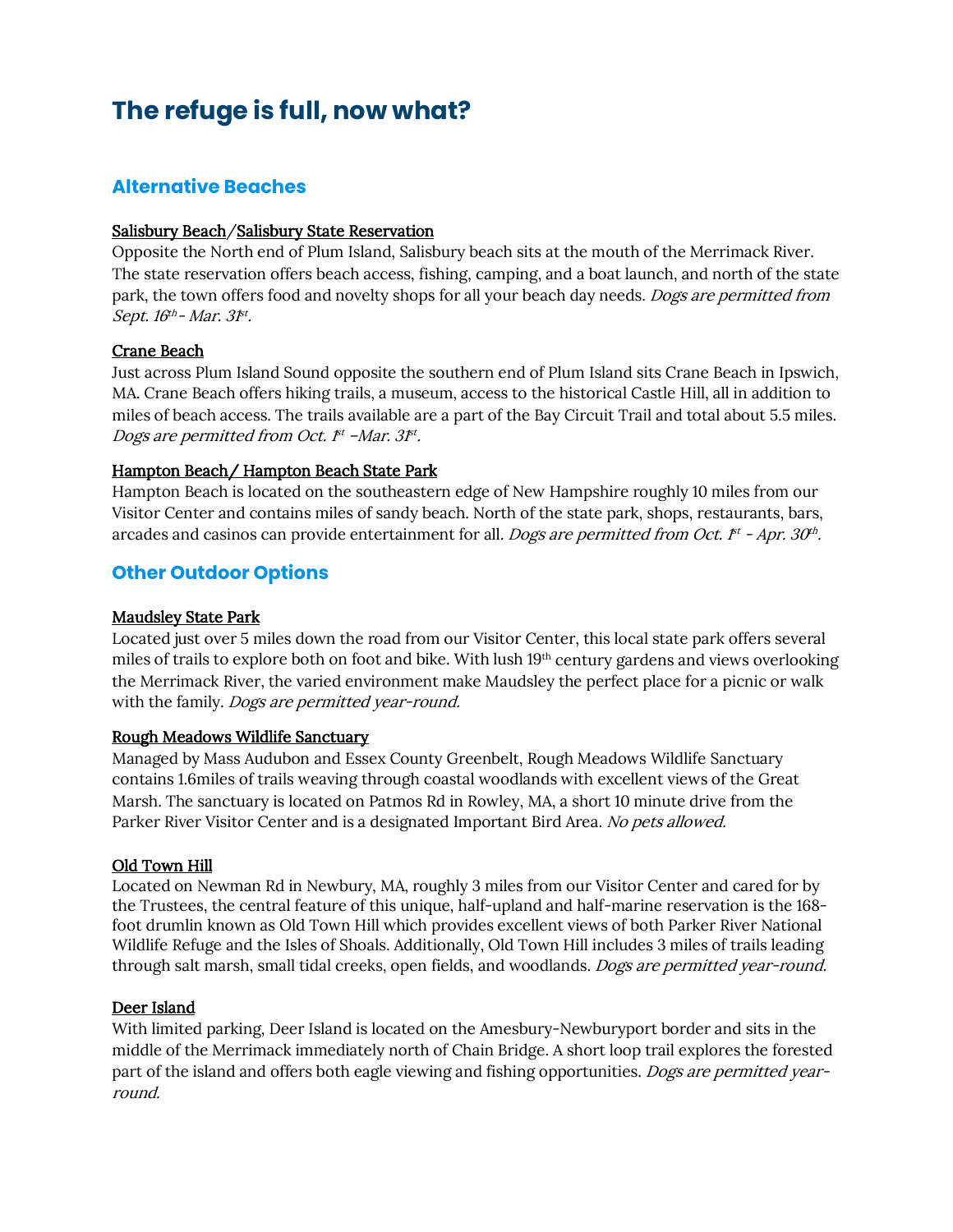#### Spencer Pierce Little Farm

In Newbury, MA, right around the corner from our Visitor Center, visitors can experience a colonial American farm complete with a manor house dating back to 1690. Visitors can spend time with friendly farm animals, enjoy a multitude of hands-on learning activities, and attend expert led tours and other family events which are held at the farm year-round. Their visitor center houses a museum gift shop offering books, gifts and local products. The farm also contains picnic areas and a quiet network of nature trails. *Dogs are permitted outside the farm buildings year-round.* 

# Indian Hill Conservation Area

Located in West Newbury, this 315 acre Greenbelt property includes wetlands, meadows, and woodlands with trails offering everything from a moderate climb up the hill to a spot known by birders everywhere as "Warbler Alley". *Dogs are permitted year-round.* 

## Cashman Park

Adjacent to the Merrimack River near downtown Newburyport, Cashman Park offers a boat launch and a nautical themed playground in addition to basketball and tennis courts and baseball and soccer fields. Dogs are permitted year-round.

# **Explore Newburyport**

## Clipper City Rail Trail

Beginning at the Newburyport MBTA station and ending at the base of the Oak Hill Cemetery on Parker St (a .5 mile walk between the two can make the trail a loop), this urban trail occupies space once home to roaring locomotives hence its name, the Clipper City Rail Trail. Distinctive art and public gardens border the wide path popular with families, runners, and the like. Because the trail borders the Merrimack and downtown Newburyport, walking a stretch can be an excellent part of a day spent exploring this seaside town. The trail is currently about 3.9 miles but will eventually be part of the 18 mile Border to Boston Trail. Dogs are permitted year-round.

#### Waterfront and Market Square

Historic waterfront boardwalk, which is itself part of the Rail Trail serves as a pedestrian highway to boat tours and shops in the downtown square area. The market square area features a variety of dining, shopping, and cultural assorted vendors.

# Newburyport Farmers Market

Open on Sundays for a few short but sweet hours (check their website for specifics; will depend on the season) regardless of the weather and located in the main parking lot of the Tannery Marketplace on Water Street, the Newburyport Farmers Market allows those inclined to indulge in locally grown seasonal fruits and vegetables and an array of scrumptious goods from local food preparers and artisans.

# **Indoor Educational Experiences**

# Parker River NWR Visitor's Center

Learn about refuge history and biology through an exploration of our interactive exhibits meant to be enjoyed by the whole family. Typically open from 8-4, volunteers are eager to greet visitors and answer any questions you might have.